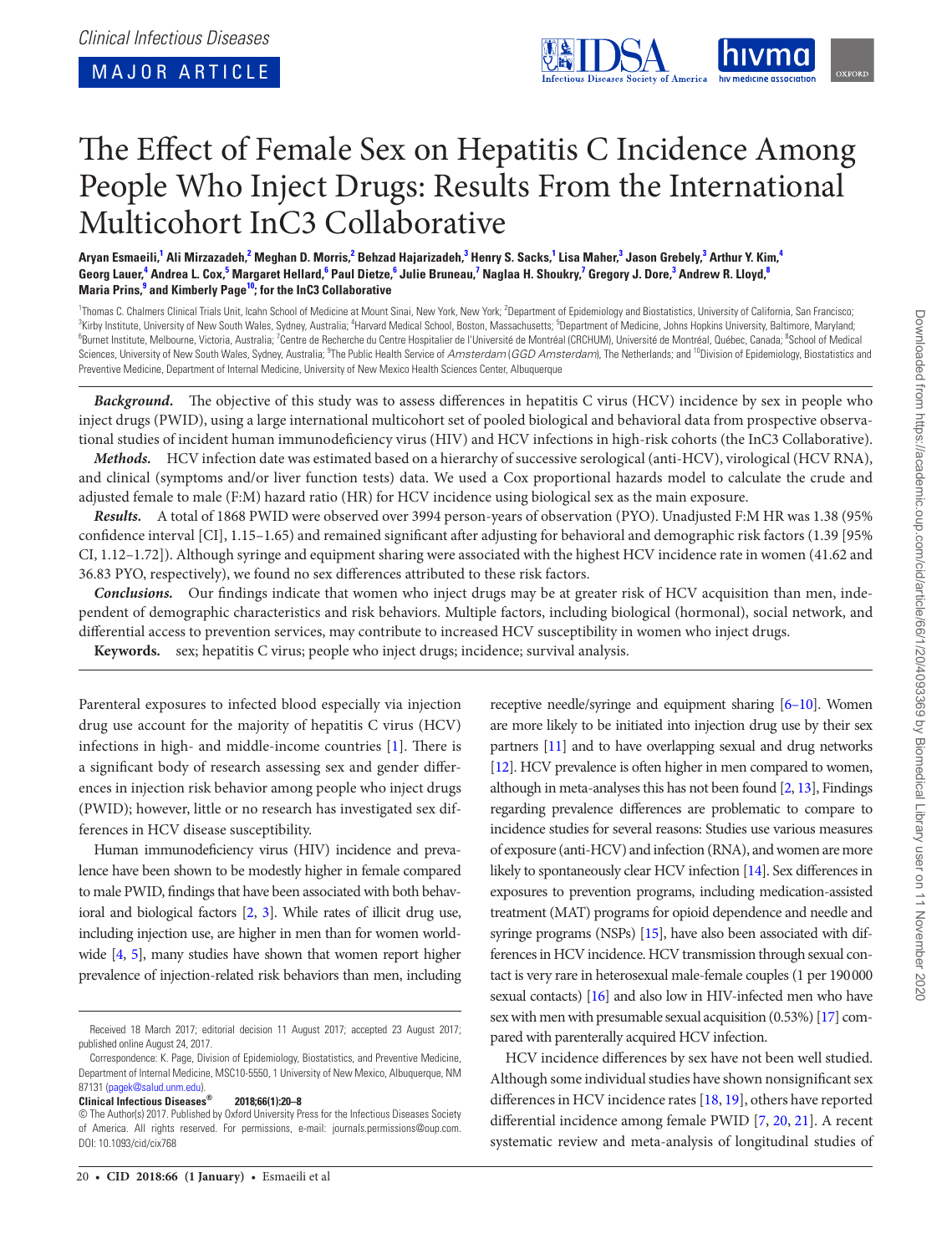HCV incidence found that women have a 36% higher risk of HCV infection [22]. However, that study did not control for individual-level demographic and injecting risk behavior, potentially confounding results. To further explore the relative risk of incident HCV by sex, we conducted analyses to assess incidence of primary HCV infection in susceptible HCV-negative female and male PWID, and calculate excess risk (female to male [F:M] ratio) among women independent of demographic characteristics, injection risk, and other risk and preventive exposures using individual-level data from the International Collaboration of Incident HIV and HCV in Injecting Cohorts (InC3) [23].

## **METHODS**

The InC3 Collaborative and cohorts contributing behavioral and serological data have been described previously [23]. In brief, InC3 houses data from 10 individual prospective studies of HIV and HCV among PWID, which is harmonized across all studies: Amsterdam Cohort Study (ACS), Australian Trial in Acute Hepatitis C (ATAHC, Sydney), Boston Acute HCV Study: Transmission, Immunity, Outcomes Network (BAHSTION), Baltimore Before and After Acute Study in Hepatitis (BBAASH), Hepatitis C Virus Cohort (HCVC) Study (Sydney), Hepatitis C Incidence and Transmission–Prison Study (HITS-p) and Hepatitis C Incidence and Transmission–Community Study (HITS-c) (both Sydney), HepCo Study (Montreal), SuperMIX Study (Networks II and MIX studies, Melbourne), and U-Find-Out (UFO) Study (San Francisco). A principal goal of InC3 is to provide a platform for analyses from pooled data regarding HCV risk and outcomes that a single study may fail to answer due to small numbers of outcomes and insufficient statistical power. This study includes data from 7 of the 10 cohorts. Excluded cohorts included BAHSTION and BBAASH (which lacked systematically injection exposure data) and ATAHC (whose design limited HCV incidence estimation) [24]. Analyses were restricted to participants who reported any history of drug injection and did not report being transgender.

InC3 includes data previously collected under approved protocols from each participating institution. The University of New Mexico Institutional Review Board determined that InC3 was exempt from review as all data are de-identified.

#### **Measurement of Incident Hepatitis C Virus Infection**

We defined incident HCV cases based on anti-HCV and/or HCV RNA tests among previously HCV-naive persons using the following criteria: (1) a negative anti-HCV test followed by either a positive anti-HCV or HCV RNA test; or (2) evidence of seroconversion illness, including clinically documented jaundice or alanine aminotransferase (ALT) >400 IU/L *and* a history of high-risk exposure within 3 months of clinical manifestation of acute HCV [25]. Anti-HCV and HCV RNA testing assays varied between but not within cohorts and have been described previously [14].

HCV infection date was estimated using a hierarchy of successive serological (anti-HCV), virological (HCV RNA), and

clinical (symptoms and/or liver function tests) data in 3 groups as follows [25]: (1) in acute seronegative viremic patients (anti-HCV negative/HCV RNA positive), HCV infection date was estimated from the date of that test minus 28 days (incubation period) [14]; (2) among those with a seroconversion illness (jaundice or ALT >400 IU/mL), HCV infection date was estimated as 6 weeks prior to recorded symptom date [26]; and (3) based on documented seroconversion, wherein infection date was estimated as the midpoint between date of the last negative anti-HCV test and the first positive anti-HCV or HCV RNA test. Person-years of observation (PYO) was calculated for each subject from their baseline study visit date to the estimated date of HCV infection for incident infections. Data from subjects who remained both anti-HCV and HCV RNA negative were censored at the last cohort visit date with available laboratory results.

## **Statistical Analyses**

We conducted descriptive analyses of demographic characteristics and risk behaviors from baseline data in male and female participants and assessed differences using Wilcoxon rank-sum test or  $\chi^2$  test. Then, we estimated the overall and sex-specific (female and male) HCV incidence rates using Kaplan-Meier methods. We used Cox proportional hazards models to calculate the crude and adjusted female-to-male (F:M) hazard ratio (HR) for HCV incidence using biological sex as the main exposure, controlling for demographic and recent injection related exposures ("recent" was either the 3- or 6-month interval prior to interview, depending on cohort). The following covariates were included in analyses: age (at baseline), race/ethnicity, education (less than high school or 12 years vs more), stable housing, employment status, incarceration (any history), MAT program (ever and recent), recent injection-related risks (receptive syringe sharing, receptive ancillary equipment sharing), NSP participation, recent injection of opioids (including heroin, speedball), psychostimulant (including amphetamines and methamphetamines) and cocaine use, obtained needles from safe source (NSP and/or pharmacy), recent number of sex partners (≥2 people vs less), ever engaged in transactional sex, recent alcohol use, duration of injection, and an indicator variable for site. Recent time frame was based on responses to the data collection interval: previous 3 or 6 months, depending on cohort.

## **Association Between Hepatitis C Virus Incidence and Injection-Related Risk Factors**

We constructed multivariable Cox regression model to estimate the adjusted F:M HR using exposures as fixed and as time-varying covariates. This model was built as a saturated model that includes all behavioral risk exposure data in common for all sites. In addition to age at baseline and race/ethnicity, other variables associated with incident HCV and potentially sex were included: incarceration (ever) and recent MAT were considered as fixed covariates; and recent injecting, receptive syringe sharing, and stable housing were considered as time-varying covariates.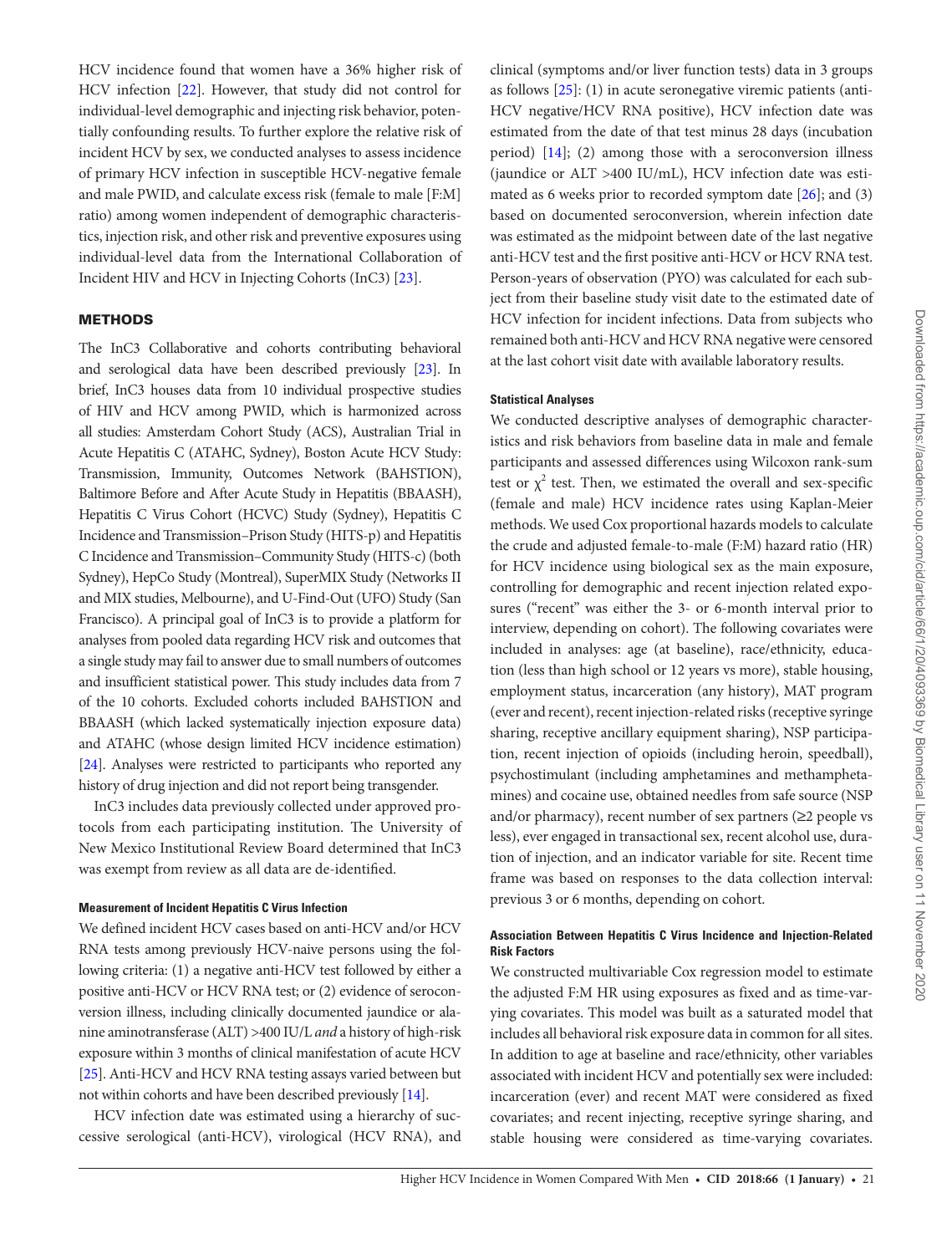Missing values were excluded from the adjusted model. The results of this multivariable model were compared with 2 other Cox regression models (model 2: saturated model [all covariates with <50% missing rate] that include all covariates in the model entering all variables to evaluate sensitivity of our reports; model 3: parsimonious model adjusting for covariates significant in bivariate analyses at *P* < .05). Survey and HCV testing data were collected at differing intervals, every 3 or 6 months (6 months: ACS, HCVC, HEPCO, HITS-c, and HITS-p; 3 months: SuperMIX and UFO) [23]. To address these differences in time frame and missing data, we conducted site-specific analyses and examined consistency between and over all sites.

Finally, we also assessed incidence rate (IR) and F:M incidence rate ratios (IRRs) stratified by subgroups (described below) and tested the heterogeneity by Mantel-Haenszel test. F:M IRRs were assessed in the following subgroups by those who reported

the exposure vs those who did not: (1) recent receptive syringe exposure; (2) recent receptive ancillary equipment exposure; (3) any lifetime participation in MAT program; (3) any use of NSP services; and various factors associated with health disparities, including (4) education, (5) race/ethnicity, and (6) lifetime history of incarceration. We assessed interaction of HCV F:M HR and different behaviors and demographic characteristics using bivariate Cox proportional hazards regression. Then we did stratified Kaplan-Meier analysis to visualize possible interaction. Statistical hypotheses were tested using a 2-tailed *P* < .05 level of significance. All analyses were conducted using Stata version 13.1 (StataCorp LP, College Station, Texas).

## RESULTS

Figure 1 details eligibility criteria and data selection from the overall InC3 participant pool. Overall, 1868 seronegative



Figure 1. Participant inclusion flowchart. Abbreviations: ATAHC, Australian Trial in Acute Hepatitis C; BAHSTION, Boston Acute HCV Study: Transmission, Immunity, Outcomes Network; BBAASH, Baltimore Before and After Acute Study in Hepatitis; HCV, hepatitis C virus; InC3, International Collaboration of Incident HIV and HCV in Injecting Cohorts.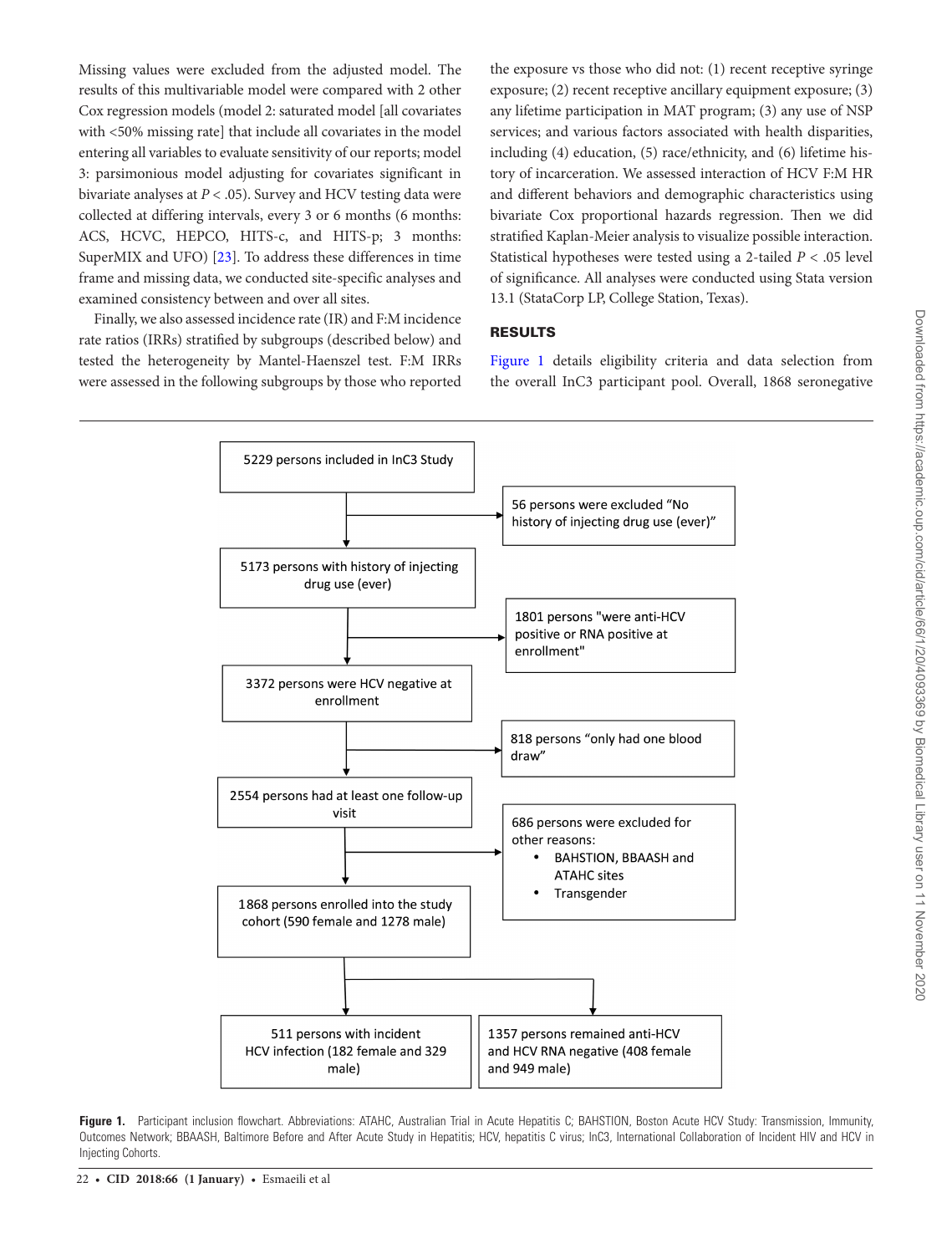PWID were enrolled in the 7 cohorts, 590 (31.58%) of whom were female. The baseline characteristics of the participants are presented in Table 1. Women were younger than men, and reported a shorter duration of injection drug use.

From the 1868 PWID, a total of 3994 PYO were collected over 8339 visits (Table 2). A total of 511 PWID were identified with incident HCV during follow-up, of whom 182 (31.5%) were female. Date of HCV infection was estimated in 106 of 511 (20.74%) based on acute seronegative viremia, 5 (0.98%) based on seroconversion illness, and 400 (78.28%) based on serial anti-HCV tests and documented anti-HCV seroconversion. HCV incidence (per 100 PYO) among women was 16.66 (95% confidence interval [CI], 14.41–19.27) and was significantly higher compared to men (11.34 [95% CI, 10.18-12.63]; *P* = .001). The crude F:M HR was 1.38 (95% CI, 1.15–1.65), corresponding to an attributable risk of 32.0% (95% CI, 18.0%–43.4%). In the adjusted model (Table 2), the F:M HR was 1.39 (95% CI, 1.12–1.72). The results are consistent with 2 other adjusted models (Supplementary Table 1). In analyses stratified by study site (Table 2), the highest HCV incidence rates among women were observed in the HCVC Study in Sydney (35.58/100 PYO) and the UFO Study in San Francisco (28.88/100 PYO). At all sites, after controlling for covariates, the F:M HR ratio was >1 except for in the ACS study (HR, 0.63), and it was not statistically significant. The highest adjusted HR ratio was observed in the HCVC Study in Sydney (HR, 2.11;  $P = .014$ ). Figure 2A shows Kaplan-Meier time-to-event analyses of HCV incidence, stratified by sex.

In subgroup analyses (Table 3), we observed higher HCV incidence rates (per 100 PYO) in women (compared with men) who reported receptive syringe sharing (41.62 vs 24.51, respectively), and ancillary equipment sharing (36.83 vs 28.26, respectively). However, F:M IRR was not statistically different in exposed and unexposed group for receptive syringe and ancillary equipment sharing, education, incarceration, and NSP. The highest F:M IRR was observed among nonwhite women (2.15), which was significantly higher than nonwhite race/ethnicity (1.28; *P* = .013). Interaction effects between sex and alcohol, MAT, sex and education, and sex and race/ethnicity were also considered (Supplementary Table 2). Figure 2 shows Kaplan-Meier time-toevent analyses of HCV incidence, stratified by sex by MAT uptake (Figure 2B), sex by white vs nonwhite race/ethnicity (Figure 2C), and sex by low vs higher educational levels (Figure 2D). The F:M IRR was significantly higher in those who reported accessing MAT (2.18 [95% CI, 1.56–3.06]; *P* = .035) compared with those who did not access MAT (1.41 [95% CI, 1.10–1.81]) (Table 3). Women with lower education had higher risk of HCV than their male counterparts. No differences were found in F:M IRR for HCV associated with NSP participation or incarceration history.

# **DISCUSSION**

Our findings, showing that women who inject, compared to men, have 38% higher risk of incident HCV, independent of injection-related exposures and covariates, provide important new perspective on HCV susceptibility, not previously studied in depth. This main finding is consistent with results of our recent systematic review and meta-analysis, which showed a 36% higher risk of HCV infection among female compared with male PWID [22]. The results point to the need to study additional factors not measured in these analyses including social, structural, and biological ones, that may contribute to higher HCV susceptibility in women, compared with men. Sexual dimorphism in HCV research has principally focused on differences following infection, wherein women show more favorable responses, including higher spontaneous clearance rates [14] and slower disease progression, including cirrhosis and hepatocellular carcinoma [27]. In the biological area, some researchers hypothesize that estrogen receptors and genetic variations in the estrogen receptor gene affect the pathology, infectivity, and progression of HCV infection [28, 29], and research showing slower fibrosis among women with higher estrogen levels and those on estrogen replacement therapy has supported this [30],. The effect of interferon-λ 4 genotype on spontaneous clearance of HCV has been shown to vary strongly by sex, with greater effects of CC homozygosity among women compared with men [14]. Differences in immune cell composition and activation between men and women may also contribute to observed sexual dimorphism following infection [31]; however, no studies have elucidated mechanisms for this to date. Our results showing higher HCV incidence, independent of individual injection risk behaviors, and the literature showing differences in response to infection, collectively, show a need to conduct further studies of potential biological, and genetic factors that may be associated with higher susceptibility to HCV in women.

Social and structural factors may also influence susceptibility. When examining differences in F:M incidence in stratified analyses, we found a strong differential in HCV incidence by exposure to MAT for opioids. MAT programs, including both methadone- and buprenorphine-based treatment for opioid dependence, have been shown to be associated with 40%–60% lower risk of incident HCV [13, 15, 32]. Our findings are consistent with these studies; however, we found that this protective effect was much less pronounced for women. MAT has significant potential to contribute reductions in HCV in opioid users, and increasing access to this important service is essential, especially in the United States, where opioid dependence and HCV infections are increasing [32]. Factors that may contribute to poor protective effects among women could include differences in how women compared to men reduce injection frequency while on MAT, or MAT dose and types of drugs used for women. In general, the prevalence of current illicit drug use is higher for men than women [4], and many studies report not only that higher numbers of men participate in MAT [15, 32], but also that women are less engaged and adherent to these programs than men [33, 34]. Factors contributing to these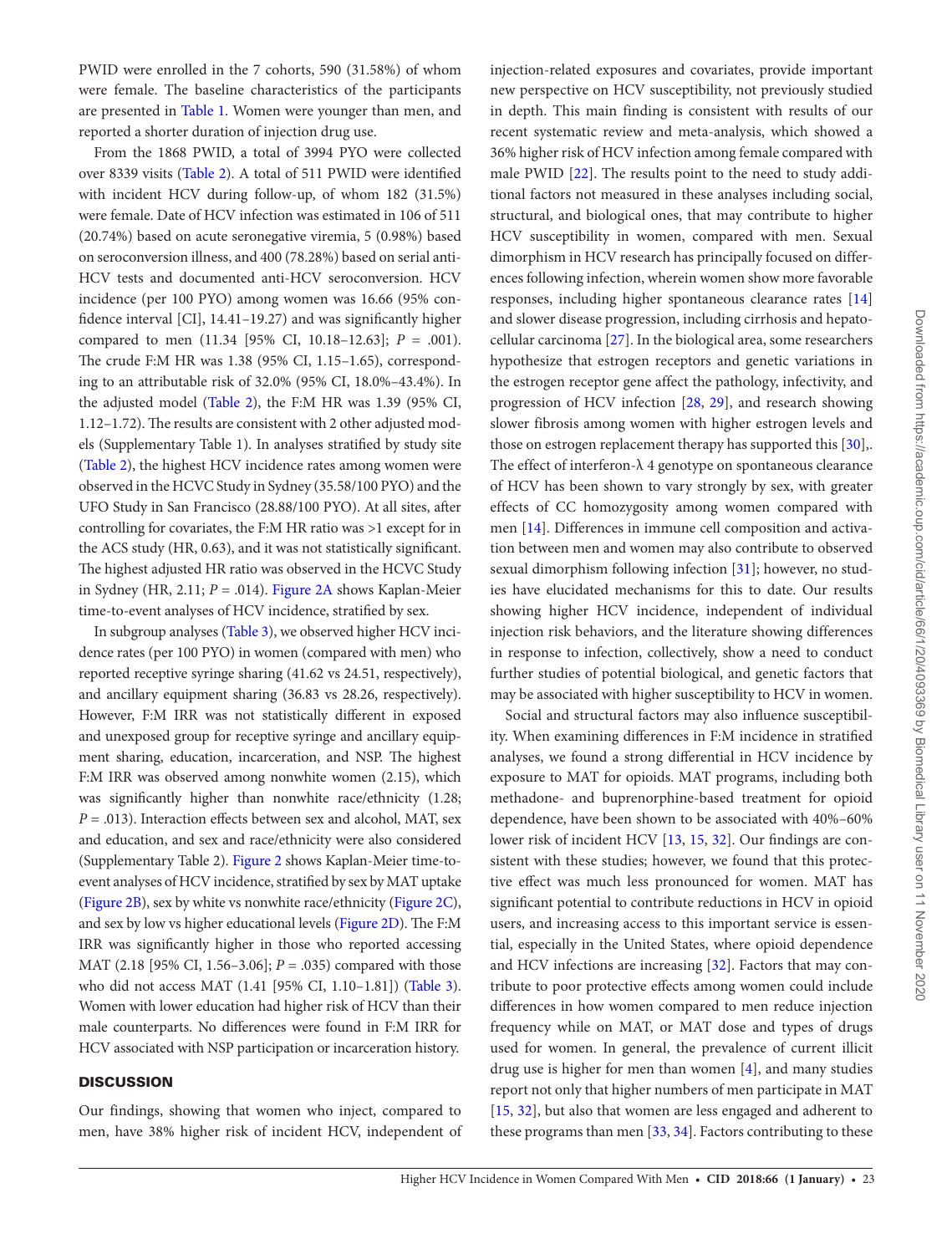#### **Table 1. Baseline Characteristics of 1868 Participants by Sex**

| Variable                                                                 | Category                        | Female, No. (%)          | Male, No. (%) |
|--------------------------------------------------------------------------|---------------------------------|--------------------------|---------------|
| Overall                                                                  |                                 | 590 (31.58)              | 1278 (68.42)  |
| Age, y, median (IQR) (n = 1868)                                          |                                 | 24.37 (8.26)             | 26.00 (9.00)  |
| Duration of injection, y, median (IQR) ( $n = 1866$ )                    |                                 | 6.00(7.00)               | 7.00 (8.00)   |
| Race/ethnicity ( $n = 1748$ )                                            | Nonwhite                        | 138 (23.39)              | 268 (20.97)   |
|                                                                          | White                           | 407 (68.98)              | 935 (73.16)   |
|                                                                          | Unknown <sup>a</sup>            | 45 (7.63)                | 75 (5.87)     |
| Educated <sup>b</sup> (n = 1645)                                         | No                              | 267 (45.25)              | 550 (43.04)   |
|                                                                          | Yes                             | 248 (42.03)              | 580 (45.38)   |
|                                                                          | Unknown <sup>a</sup>            | 75 (12.71)               | 148 (11.58)   |
| Stable housing ( $n = 1136$ )                                            | No                              | 189 (32.03)              | 441 (34.51)   |
|                                                                          | Yes                             | 168 (28.47)              | 338 (26.45)   |
|                                                                          | Unknown <sup>a</sup>            | 233 (39.49)              | 449 (39.05)   |
| Unemployed ( $n = 1010$ )                                                | No                              | 124 (21.02)              | 320 (25.04)   |
|                                                                          | Yes                             | 195 (33.05)              | 371 (29.03)   |
|                                                                          | Unknown <sup>a</sup>            | 271 (45.93)              | 587 (45.93)   |
| Incarceration ever ( $n = 1779$ )                                        | No                              | 224 (37.97)              | 306 (23.94)   |
|                                                                          | Yes                             | 333 (56.44)              | 916 (71.67)   |
|                                                                          | Unknown <sup>a</sup>            | 33 (5.59)                | 56 (4.38)     |
| Medication-assisted treatment (ever) ( $n = 1272$ )                      | No                              | 255 (43.22)              | 611 (47.81)   |
|                                                                          | Yes                             | 132 (22.37)              | 274 (21.44)   |
|                                                                          | Unknown <sup>a</sup>            | 203 (34.41)              | 393 (30.75)   |
| Recent injection <sup>c</sup> ( $n = 1362$ )                             | No                              |                          |               |
|                                                                          | Yes                             | 53 (8.98)<br>364 (61.69) | 132 (10.33)   |
|                                                                          |                                 |                          | 813 (63.62)   |
|                                                                          | Unknown <sup>a</sup>            | 173 (29.32)              | 333 (26.06)   |
| Receptive syringe sharing ( $n = 1233$ )                                 | No                              | 247 (41.86)              | 617 (48.28)   |
|                                                                          | Yes                             | 124 (21.02)              | 245 (19.17)   |
|                                                                          | Unknown <sup>a</sup>            | 219 (37.12)              | 416 (32.55)   |
| Receptive ancillary equipment sharing ( $n = 1070$ )                     | No                              | 158 (26.78)              | 460 (35.99)   |
|                                                                          | Yes                             | 165 (27.97)              | 287 (22.46)   |
|                                                                          | Unknown <sup>a</sup>            | 267 (45.25)              | 531 (41.55)   |
| Needle and syringe programs ( $n = 938$ )                                | No                              | 93 (15.76)               | 199 (15.57)   |
|                                                                          | Yes                             | 204 (34.58)              | 442 (34.59)   |
|                                                                          | Unknown <sup>a</sup>            | 293 (49.66)              | 637 (49.84)   |
| Illicit opioid use <sup>d</sup> ( $n = 781$ )                            | No                              | 57 (9.66)                | 128 (10.02)   |
|                                                                          | Yes                             | 198 (33.56)              | 398 (31.14)   |
|                                                                          | Unknown <sup>a</sup>            | 335 (56.78)              | 752 (58.84)   |
| Medication-assisted treatment (recent) ( $n = 1207$ )                    | No                              | 238 (40.34)              | 577 (45.15)   |
|                                                                          | Yes                             | 127 (21.53)              | 265 (20.74)   |
|                                                                          | Unknown <sup>a</sup>            | 225 (38.14)              | 436 (34.12)   |
| Obtained needles from safe source (n = 985)                              | No                              | 31(5.25)                 | 64 (5.01)     |
|                                                                          | Yes                             | 278 (47.12)              | 612 (47.89)   |
|                                                                          | Unknown <sup>a</sup>            | 281 (47.63)              | 602 (47.10)   |
| Multiple sex partners <sup>e</sup> (n = 822)                             | 0 or 1                          | 110 (18.64)              | 314 (24.57)   |
|                                                                          | $\geq$ 2                        | 123 (20.85)              | 275 (21.52)   |
|                                                                          | Unknown <sup>a</sup>            | 357 (60.51)              | 689 (53.91)   |
| Ever traded sex for goods, drug, money, housing, or favors ( $n = 426$ ) | No                              | 53 (8.98)                | 300 (23.47)   |
|                                                                          | Yes                             | 34 (5.76)                | 39 (3.05)     |
|                                                                          | Unknown <sup>a</sup>            | 503 (85.25)              | 939 (73.47)   |
| Recent alcohol use <sup>c</sup> (n = 1048)                               | No                              | 79 (13.39)               | 179 (14.01)   |
|                                                                          | Yes                             | 239 (40.51)              | 551 (43.11)   |
|                                                                          | Unknown <sup>a</sup>            | 272 (46.10)              | 548 (42.88)   |
| Collaborating sites                                                      | Amsterdam, Netherlands (ACS)    | 52 (8.81)                | 115 (9.00)    |
|                                                                          | Sydney, Australia (HCVC)        | 100 (16.95)              | 156 (12.21)   |
|                                                                          | Montreal, Canada (HepCo)        | 50 (8.47)                | 218 (17.06)   |
|                                                                          | Sydney, Australia (HITS-c)      | 37 (6.27)                | 124 (9.70)    |
|                                                                          | Sydney, Australia (HITS-p)      | 172 (29.15)              | 322 (25.20)   |
|                                                                          | Melbourne, Australia (SuperMIX) | 43 (7.29)                | 79 (6.18)     |
|                                                                          | San Francisco, California (UFO) | 136 (23.05)              | 264 (20.66)   |

Abbreviations: ACS, Amsterdam Cohort Studies; HCVC, Hepatitis C Virus Cohort Study; HepCo, St Luc Cohort; HITS-c, Hepatitis C Incidence and Transmission Study–Community; HITS-p, Hepatitis C Incidence and Transmission Study–Prison; IQR, interquartile range; SuperMIX, Networks 2 and MIX studies; UFO, U-Find-Out Study.

<sup>a</sup>Data not collected by cohort or not reported by participant.

**Educated: completed high school and higher.** 

c Reported at the interview prior to primary hepatitis C virus infection diagnosis, recent indicates last 3–6 months prior to interview. Interview interval varies for each site: 6 months: ACS, HCVC, HEPCO, HITS-c, and HITS-p; 3 months: SuperMIX and UFO.

<sup>d</sup>Heroin/other opioids includes heroin. other opioids. and speedball. Pychostimulants includes amphetamines (including methamphetamines) and cocaine.

e Recent number of sex partners (≥2 people vs less).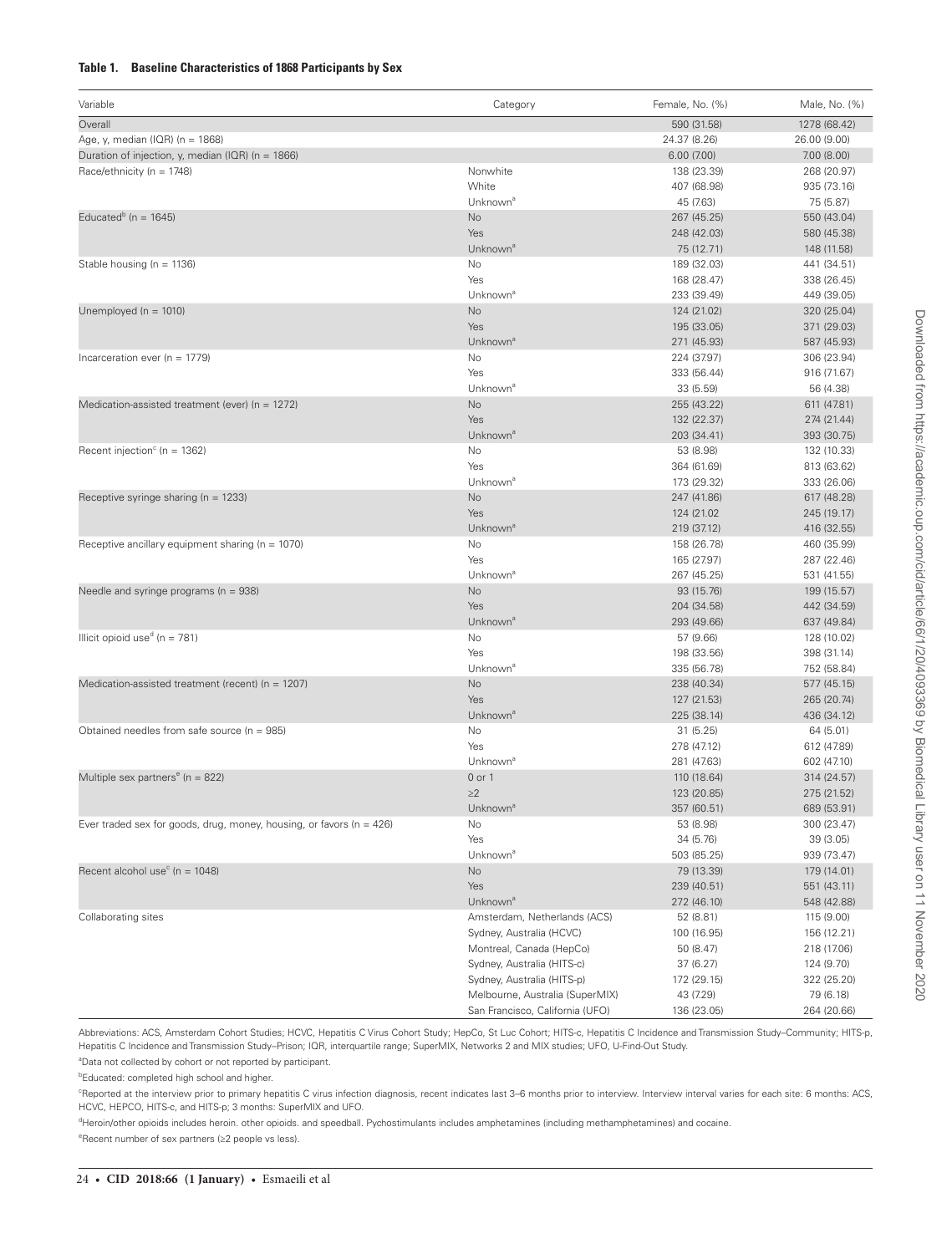#### **Table 2. Hepatitis C Virus Incidence by Sex Overall and by Site**

|                              |                             | Crude                 |        | Adjusted Model <sup>b</sup> |                                      |
|------------------------------|-----------------------------|-----------------------|--------|-----------------------------|--------------------------------------|
| Participants <sup>a</sup>    | Rate per 100 PYO (95%<br>Cl | HR (95% CI)           | PValue | HR (95% CI)                 | $\overline{P}$<br>Value <sup>c</sup> |
| All sites (n = 1868, 1616)   |                             |                       |        |                             |                                      |
| Women                        | 16.66 (14.41-19.27)         | $1.38(1.15 - 1.65)$   | .001   | $1.39(1.12 - 1.72)$         | .003                                 |
| Men                          | 11.34 (10.18-12.63)         |                       |        |                             |                                      |
| By sites                     |                             |                       |        |                             |                                      |
| ACS ( $n = 167, 72$ )        |                             |                       |        |                             |                                      |
| Women                        | $3.72(2.16 - 6.41)$         | $1.25(.64 - 2.44)$    | .516   | $0.63$ $(.045 - 8.76)$      | .729                                 |
| Men                          | $2.80(1.89 - 4.14)$         |                       |        |                             |                                      |
| $HCVC$ (n = 256, 159)        |                             |                       |        |                             |                                      |
| Women                        | 35.58 (24.57-51.53)         | $1.78(1.04 - 3.05)$   | .036   | $2.11(1.16 - 3.84)$         | .014                                 |
| Men                          | 20 (13.52-29.6)             |                       |        |                             |                                      |
| HepCo ( $n = 268$ , 262)     |                             |                       |        |                             |                                      |
| Women                        | 14.44 (8.85-23.58)          | $0.93(.54 - 1.60)$    | .794   | $1.15(.57 - 2.31)$          | .697                                 |
| Men                          | 15.48 (12.31-19.47)         |                       |        |                             |                                      |
| HITS-c (n=161, 141)          |                             |                       |        |                             |                                      |
| Women                        | 7.59 (2.85-20.22)           | $1.82$ $(.53 - 6.22)$ | .339   | $1.22$ $(.29-5.14)$         | .784                                 |
| Men                          | 4.1 (1.95-8.59)             |                       |        |                             |                                      |
| $HITS-p (n = 494, 481)$      |                             |                       |        |                             |                                      |
| Women                        | 28.74 (22.45-36.79)         | $1.69(1.22 - 2.33)$   | .001   | $1.12$ $(.76 - 1.64)$       | .571                                 |
| Men                          | 14.78 (12.1-18.05)          |                       |        |                             |                                      |
| SuperMIX (n = 122, 119)      |                             |                       |        |                             |                                      |
| Women                        | 7.39 (3.69-14.77)           | $0.63$ $(.28-1.43)$   | .271   | $1.13(.44 - 2.89)$          | .798                                 |
| Men                          | 11.26 (7.34-17.27)          |                       |        |                             |                                      |
| UFO Study ( $n = 400, 382$ ) |                             |                       |        |                             |                                      |
| Women                        | 28.88 (21.89-38.1)          | $1.38$ $(.97-1.96)$   | .075   | $1.23(.81 - 1.87)$          | .331                                 |
| Men                          | 20.27 (16.32-25.17)         |                       |        |                             |                                      |

Crude and adjusted HR is shown for biological sex effect.

Abbreviations: ACS, Amsterdam Cohort Studies; CI, confidence interval; HCVC, Hepatitis C Virus Cohort Study (Sydney, Australia); HepCo, St Luc Cohort (Montreal, Canada); HITS-c, Hepatitis C Incidence and Transmission Study–Community; HITS-p, Hepatitis C Incidence and Transmission Study–Prison; HR, female to male hepatitis C virus hazard ratio; PYO, person-years of observation; SuperMIX, Networks 2 and MIX studies; UFO, U-Find-Out Study.

<sup>a</sup>Sample sizes for crude and adjusted model, respectively, are shown.

bSaturated model that includes all common covariates (age at the time of screening, race/ethnicity, prison [ever], recent medication-assisted treatment and considering that following variables vary over time: recent injection, stable housing, receptive syringe sharing).

c The values in bold were statistically significant based on a-priori *P* value determination of *P* < .05.

disparities include stigma, having children, and other social barriers [35, 36]. All of these factors should be studied further to better understand sex-related differences in risk and to maximize prevention effects of drug treatment programs and their potential to reduce acquisition of blood-borne viruses including HCV and HIV.

Differential risk for HCV among women was also found in association with race/ethnicity, education, and incarceration history. HCV disease has been shown to vary by race/ethnicity in studies of HCV natural history [27, 37] as well as incarceration history. Our recent systematic review and meta-analysis found 48% higher HCV IRR in women compared with men in correctional populations [22]. This difference has been hypothesized to be associated with age as well as with differential incarceration rates of women compared with men relative to their injecting career (women may be incarcerated later than men and thus more likely to be infected); differences in offenses for which women are incarcerated for, and differential access to drug treatment [38]. NSP programs are also important for

HCV prevention [13]; however, we found no F:M differences in association with this exposure. Higher incidence of HCV in PWID involved with NSP has been associated with "volunteer bias" due to higher proportion of those injectors whose patterns of drug use place them at elevated risk of blood-borne viral infections [39], and also with low syringe coverage, a factor that varies by geographic site in this study [40]. Research shows that combination prevention approaches, especially those that synergize NSP and MAT, will have the highest population attributable protection impacts on HCV incidence [15]. Our results show the need to further study sex differences with respect to these important social and prevention dynamics, and further elucidate prevention opportunities.

Our findings have some limitations. InC3 includes data that were retrospectively merged after study initiation and data collection, leading to differences in study measures, including frequency of collection and exposure intervals. We addressed this issue by stratifying and adjusting for covariates by each center and combining variable categories to create harmonized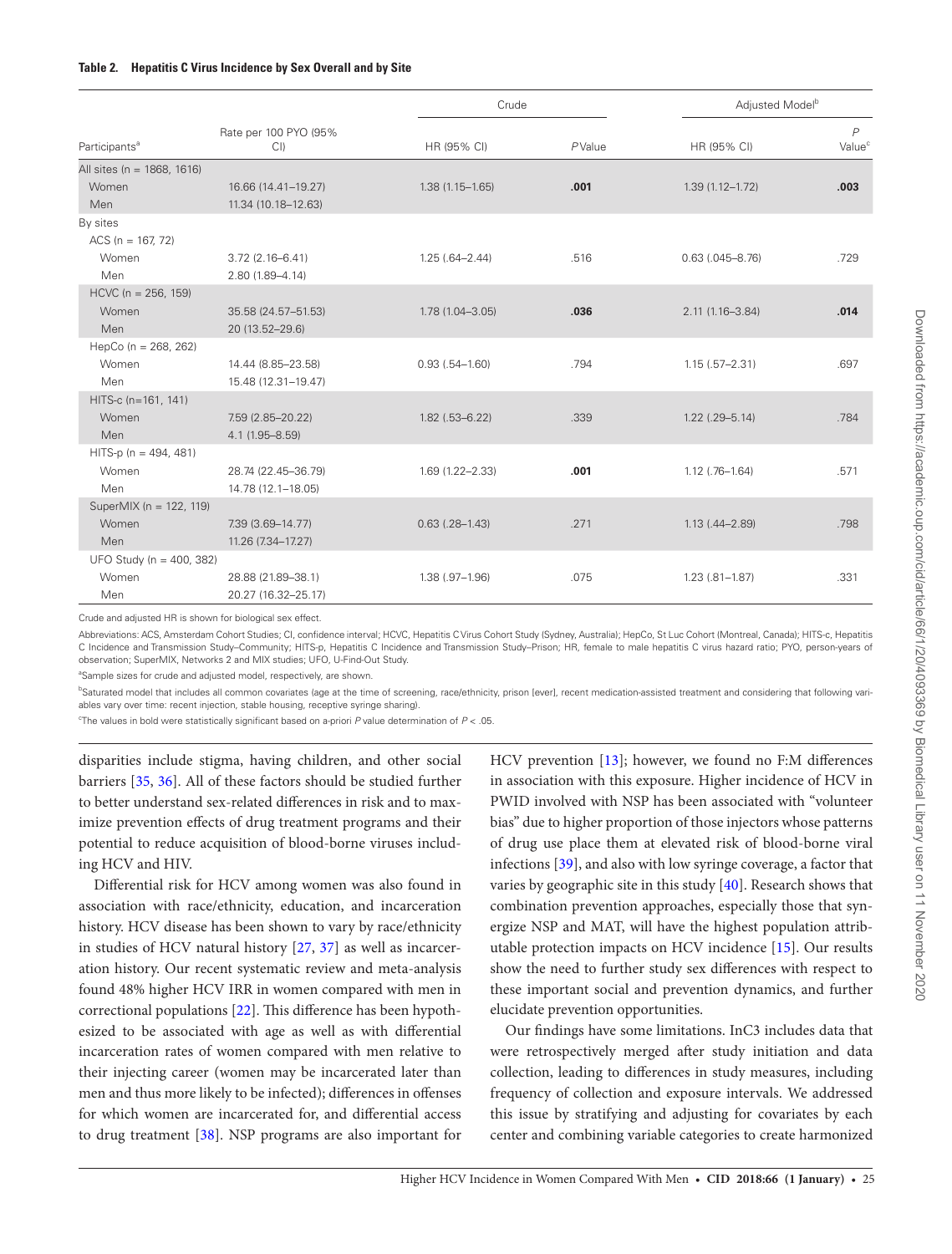

**Figure 2.** Kaplan-Meier time-to-event analyses of hepatitis C virus (HCV) incidence by sex (*A*), and by assessing the effect modifier of medication-assisted treatment (MAT), race/ethnicity, and education (*B–D*). Women who did and did not access MAT (*B*), nonwhite women (*C*), and low-educated women (*D*) constantly had the highest rate of HCV infection during the 5-year follow-up. Abbreviations: CI, confidence interval; MAT, medication-assisted treatment.

### **Table 3. Hepatitis C Virus Incidence Rate by Sex, and Incidence Rate Ratios by Different Subgroup Analyses (Selected Demographic Characteristics and Risk Exposures)**

| Characteristic                           | Exposed/<br>Nonexposed | Female HCV Incidence /100 PYO<br>$(95% \text{ Cl})$ | Male HCV Incidence/100<br>PYO (95% CI) | F:M Incidence Rate Ratio<br>$(95% \text{ Cl})$ | Test of<br>Homogeneity<br>(M-H), PValue |
|------------------------------------------|------------------------|-----------------------------------------------------|----------------------------------------|------------------------------------------------|-----------------------------------------|
| Race/ethnicity                           | Other                  | 28.50 (21.99-36.95)                                 | 13.23 (10.52-16.64)                    | $2.15(1.50 - 3.09)$                            | .013                                    |
|                                          | White                  | 13.97 (11.68-16.72)                                 | 10.89 (9.61-12.34)                     | $1.28(1.02 - 1.60)$                            |                                         |
| Receptive syringe sharing                | <b>No</b>              | 19.23 (15.85-23.32)                                 | 13.13 (11.40-15.13)                    | $1.46(1.14 - 1.87)$                            | .479                                    |
|                                          | Yes                    | 41.62 (32.25-53.72)                                 | 24.51 (19.76-30.39)                    | $1.70(1.20 - 2.40)$                            |                                         |
| Receptive ancillary<br>equipment sharing | <b>No</b>              | 19.97 (15.74-25.32)                                 | 11.83 (9.92-14.14)                     | $1.69(1.23 - 2.29)$                            | .234                                    |
|                                          | Yes                    | 36.83 (29.09-46.63)                                 | 28.26 (23.36-34.19)                    | $1.30$ $(.95 - 1.78)$                          |                                         |
| Completed high school and<br>higher      | <b>No</b>              | 28.97 (23.72-35.38)                                 | 16.02 (13.71-18.71)                    | $1.81(1.39 - 2.34)$                            | .078                                    |
|                                          | Yes                    | 17.71 (13.86-22.63)                                 | 13.93 (11.73-16.54)                    | $1.27$ $(.93 - 1.73)$                          |                                         |
| Incarceration ever                       | No                     | 16.40 (12.56-21.42)                                 | 13.84 (10.74-17.82)                    | $1.19(.81 - 1.74)$                             | .099                                    |
|                                          | Yes                    | 19.30 (16.10-23.14)                                 | 11.36 (10.04-12.86)                    | $1.70(1.35 - 2.12)$                            |                                         |
| Medication-assisted<br>treatment (ever)  | <b>No</b>              | 20.64 (16.84-25.29)                                 | 14.59 (12.74-16.72)                    | $1.41(1.10-1.81)$                              | .035                                    |
|                                          | Yes                    | 16.51 (13.14-20.73)                                 | 7.56 (6.02-9.49)                       | $2.18(1.56 - 3.06)$                            |                                         |
| Needle and syringe<br>programs           | <b>No</b>              | 17.55 (13.15-23.43)                                 | $9.31(7.42 - 11.68)$                   | $1.89(1.28 - 2.76)$                            | .167                                    |
|                                          | Yes                    | 31.39 (26.02-37.88)                                 | 22.66 (19.58-26.23)                    | $1.39(1.08 - 1.77)$                            |                                         |

Abbreviations: CI, confidence interval; F:M, female to male; HCV, hepatitis C virus; M-H, Mantel-Haenszel; PYO, person-years of observation.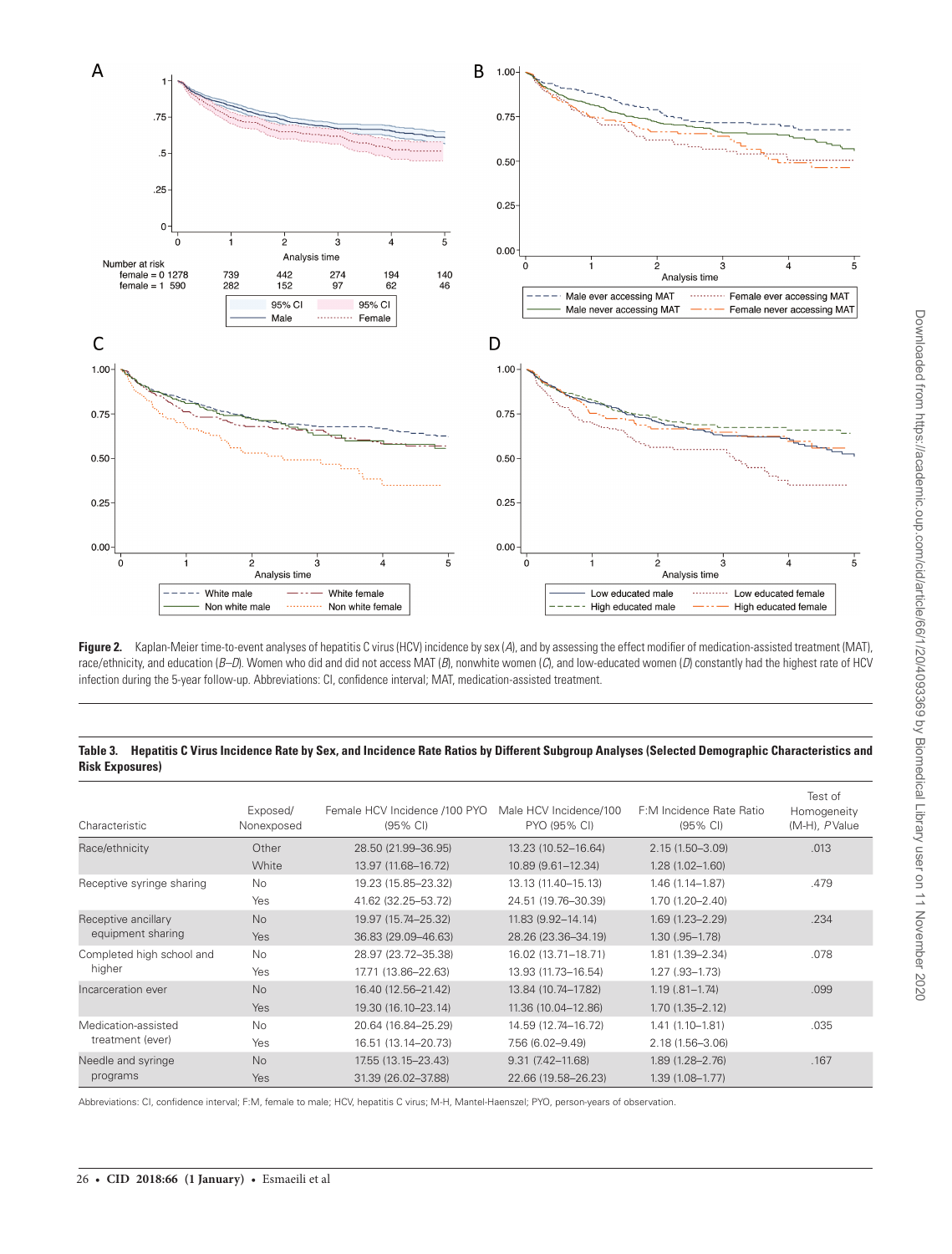variables. Not all studies collected the same data, and missingness emerges as a limitation. Subgroup analyses by relevant exposures and categories were conducted to present as much data as possible. Our analyses controlled for several demographic and risk exposures known to be associated with HCV risk, but there remains potential for unmeasured confounding, which could contribute to a higher F:M incidence ratio. For instance, factors difficult to measure and which could contribute to sex differences potentially include differential access to prevention services, gender-power dynamics, mental health factors, or social and injecting network mixing that introduce differential risk exposure.

Our findings provide important evidence that sex disparities in HCV acquisition exist independent of selected behavioral risk and demographic factors. Although several studies of PWID have shown that women report higher injection-associated risk behaviors, including receptive syringe and ancillary injecting equipment sharing, these exposures did not explain the higher incidence of HCV observed in women in these aggregated data. When considering HCV risk differential among women, multiple factors including biological, social, and network factors, as well as differential access to prevention services, need to be considered. We believe that these results and others strongly point to the need for more research and interventions designed specifically to assess and reduce HCV risk among women.

#### Supplementary Data

Supplementary materials are available at *Clinical Infectious Diseases* online. Consisting of data provided by the authors to benefit the reader, the posted materials are not copyedited and are the sole responsibility of the authors, so questions or comments should be addressed to the corresponding author.

#### Notes

*Acknowledgments.* We thank Drs John Doucette, Stephanie Factor, Hung-Mo Lin, Joseph Masci, and Juan Wisnivesky; the graduate school faculty and members of the multidisciplinary committee in Icahn School of Medicine at Mount Sinai; and journal editors and reviewers for comments that greatly improved the manuscript.

*Disclaimer.* The content of this manuscript is solely the responsibility of the authors and does not necessarily represent the official views of the National Institute on Drug Abuse (NIDA) or the National Institutes of Health (NIH).

*Financial support.* InC3 was funded by the NIDA (grant number R01DA031056). Research support for the InC3 cohorts includes The Netherlands National Institute for Public Health and the Environment to the ACS; BBAASH, NIH (grant number U19 AI088791); BAHSTION is funded under NIH National Institute of Allergy and Infectious Diseases grant U19 U19 AI066345; ATAHC, NIDA (grant number R01 DA 15999- 01); HITS-p, National Health and Medical Research Council of Australia (NHMRC), Project No. 222887, Partnership No. 1016351, Program Nos. 510488 and 1053206; HITS-c, University of New South Wales Hepatitis C Vaccine Initiative and NHMRC Project Grant No. 630483; Networks/ MIX, NHMRC Project Grants Nos. 331312 and 545891 and the Victorian Operational Infrastructure Support Programme (Department of Health, Victoria, Australia); HepCo, Canadian Institutes of Health Research (MOP-103138 and MOP-106468; Réseau SIDA Maladies Infectieuses, Fonds de la Recherche du Québec-Santé); HCVC, Australian National Health and Medical Research Council (project grant number 991357); UFO, NIH R01 DA016017. G. J. D., J. G., M. H., A. R. L., and L. M. receive fellowship support from the Australian National Health and Medical Research Council. N. H. S. receives support from the Fonds de la Recherche du Québec-Santé, Canada. In addition to the grant support for the InC3 research, K. P. receives support from 3R01 DA016017, 1ULTR001449, and U54GM104944.

Potential conflicts of interest. J. B., P. D., and M. H. have received funding from Gilead Sciences for work on HCV treatment unrelated to this study. P. D. has received funding from Reckitt Benckiser for work unrelated to this study. J. G. is a consultant/advisor and has received research grants from AbbVie, Bristol-Myers Squibb, Cepheid, Gilead Sciences, and Merck/ MSD, and has received funding from AbbVie, Gilead, and Merck for HCV treatment research unrelated to this study. J. G. is supported by an Australian National Health and Medical Research Council Career Development Fellowship. M. H. also receives funding from AbbVie and BMS for investigator-initiated HCV research unrelated to this work. G. J. D. is a consultant/advisor and has received research grants from AbbVie, Bristol-Myers Squibb, Cepheid, Gilead, Merck, Janssen, and Roche. All other authors report no potential conflicts. All authors have submitted the ICMJE Form for Disclosure of Potential Conflicts of Interest. Conflicts that the editors consider relevant to the content of the manuscript have been disclosed.

#### **References**

- 1. Murphy EL, Bryzman SM, Glynn SA, et al. Risk factors for hepatitis C virus infection in United States blood donors. NHLBI Retrovirus Epidemiology Donor Study (REDS). Hepatology **2000**; 31:756–62.
- 2. Des Jarlais DC, Feelemyer JP, Modi SN, Arasteh K, Hagan H. Are females who inject drugs at higher risk for HIV infection than males who inject drugs: an international systematic review of high seroprevalence areas. Drug Alcohol Depend **2012**; 124:95–107.
- 3. Hurtado Navarro I, Alastrue I, Del Amo J, et al. Differences between women and men in serial HIV prevalence and incidence trends. Eur J Epidemiol **2008**; 23:435–40.
- 4. Lansky A, Finlayson T, Johnson C, et al. Estimating the number of persons who inject drugs in the United States by meta-analysis to calculate national rates of HIV and hepatitis C virus infections. PLoS One **2014**; 9:e97596.
- 5. United Nations Office on Drugs and Crime. World drug report 2015. ISBN: 978- 92-1-148282-9; eISBN: 978-92-1-057300-9. Available at: https://www.unodc.org/ documents/wdr2015/World\_Drug\_Report\_2015.pdf. Accessed May 2015.
- 6. Iversen J, Wand H, Topp L, Kaldor J, Maher L. Reduction in HCV incidence among injection drug users attending needle and syringe programs in Australia: a linkage study. Am J Public Health **2013**; 103:1436–44.
- 7. Tracy D, Hahn JA, Fuller Lewis C, et al. Higher risk of incident hepatitis C virus among young women who inject drugs compared with young men in association with sexual relationships: a prospective analysis from the UFO Study cohort. BMJ Open **2014**; 4:e004988.
- 8. Viitanen P, Vartiainen H, Aarnio J, et al. Hepatitis A, B, C and HIV infections among Finnish female prisoners—young females a risk group. J Infect **2011**; 62:59–66.
- 9. Montgomery SB, Hyde J, De Rosa CJ, et al. Gender differences in HIV risk behaviors among young injectors and their social network members. Am J Drug Alcohol Abuse **2002**; 28:453–75.
- 10. Iversen J, Wand H, Gonnermann A, Maher L; Australian National Syringe Program. Gender differences in hepatitis C antibody prevalence and risk behaviours amongst people who inject drugs in Australia 1998–2008. Int J Drug Policy **2010**; 21:471–6.
- 11. Gollub EL, Rey D, Obadia Y, Moatti JP; The Manif 2000 Study Group. Gender differences in risk behaviors among HIV+ persons with an IDU history. The link between partner characteristics and women's higher drug-sex risks. Sex Transm Dis **1998**; 25:483–8.
- 12. Latkin CA, Mandell W, Knowlton AR, et al. Gender differences in injection-related behaviors among injection drug users in Baltimore, Maryland. AIDS Educ Prev **1998**; 10:257–63.
- 13. Hagan H, Pouget ER, Des Jarlais DC. A systematic review and meta-analysis of interventions to prevent hepatitis C virus infection in people who inject drugs. J Infect Dis **2011**; 204:74–83.
- 14. Grebely J, Page K, Sacks-Davis R, et al; InC3 Study Group. The effects of female sex, viral genotype, and IL28B genotype on spontaneous clearance of acute hepatitis C virus infection. Hepatology **2014**; 59:109–20.
- 15. Turner KM, Hutchinson S, Vickerman P, et al. The impact of needle and syringe provision and opiate substitution therapy on the incidence of hepatitis C virus in injecting drug users: pooling of UK evidence. Addiction **2011**; 106:1978–88.
- 16. Terrault NA, Dodge JL, Murphy EL, et al. Sexual transmission of hepatitis C virus among monogamous heterosexual couples: the HCV partners study. Hepatology **2013**; 57:881–9.